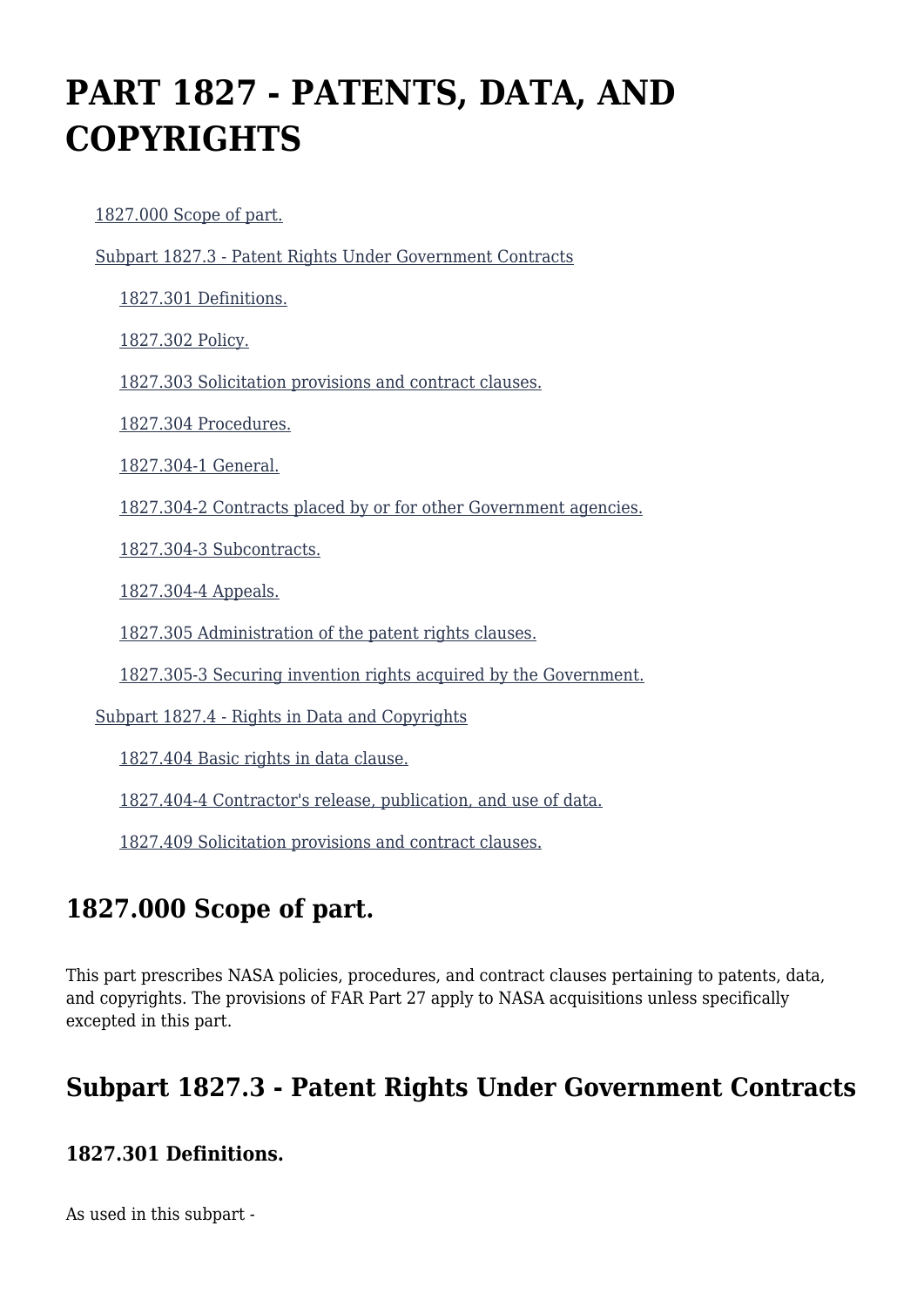*Administrator* means the Administrator of NASA or a duly authorized representative.

*Reportable item* means any invention, discovery, improvement, or innovation of the contractor, whether or not patentable or otherwise protectable under Title 35 of the United States Code, made in the performance of any work under any NASA contract or in the performance of any work that is reimbursable under any clause in any NASA contract providing for reimbursement of costs incurred before the effective date of the contract. Reportable items include, but are not limited to, new processes, machines, manufactures, and compositions of matter, and improvements to, or new applications of, existing processes, machines, manufactures, and compositions of matter. Reportable items also include new computer programs, and improvements to, or new applications of, existing computer programs, whether or not copyrightable or otherwise protectable under Title 17 of the United States Code.

*Subject invention,* in lieu of the definition in FAR 27.301, means any reportable item that is or may be patentable or otherwise protectable under Title 35 of the United States Code, or any novel variety of plant that is or may be protectable under the Plant Variety Protection Act (7 U.S.C. 2321, *et seq.*).

#### **1827.302 Policy.**

(a) *Introduction.* NASA policy with respect to any invention, discovery, improvement, or innovation made in the performance of work under any NASA contract or subcontract with other than a small business firm or a nonprofit organization and the allocation of related property rights is based upon Section 20135 of the National Aeronautics and Space Act (51 U.S.C. 20135) (the Act); and, to the extent consistent with this statute, the Presidential Memorandum on Government Patent Policy to the Heads of Executive Departments and Agencies, dated February 18, 1983, and Section 1(b)(4) of Executive Order 12591. NASA contractors subject to Section 20135 of the Act shall ensure the prompt reporting of reportable items in order to protect the Government's interest and to provide the widest practicable and appropriate dissemination, early utilization, expeditious development, and continued availability for the benefit of the scientific, industrial, and commercial communities and the general public.

#### (b) *Contractor right to elect title.*

(1) For NASA contracts, the contractor right to elect title under the FAR only applies to contracts with small businesses and nonprofit organizations. For other business entities, see paragraph  $(b)(2)(v)$  of this section;

(2)(v) Under any NASA contract with other than a small business or nonprofit organization (*i.e.,* contracts subject to section 20135(b) of the Act), title to subject inventions vests in NASA when the determinations of section 20135(b)(1)(A) or (b)(1)(B) have been made. The Administrator may grant the contractor a waiver of title in accordance with 14 CFR part 1245.

(3) *Contractor petitions for waiver of title.* The Administrator may waive all or any part of the rights of the United States with respect to any invention or class of inventions made or which may be made in the performance of NASA contracts with other than a small business firm or a nonprofit organization if the Administrator determines that the interests of the United States will be served. The procedures and instructions for contractors to submit petitions for waiver of rights in subject inventions are provided in the NASA Patent Waiver Regulations, 14 CFR part 1245, subpart 1, *[http://www.gpo.gov/fdsys/pkg/CFR-2012-title14-vol5/pdf/CFR-2012-title14….](http://www.gpo.gov/fdsys/pkg/CFR-2012-title14-vol5/pdf/CFR-2012-title14-vol5-part1245.pdf)* Waiver may be requested in advance of contract award for any subject invention or class of subject inventions or during contract performance for individually identified subject inventions reported under the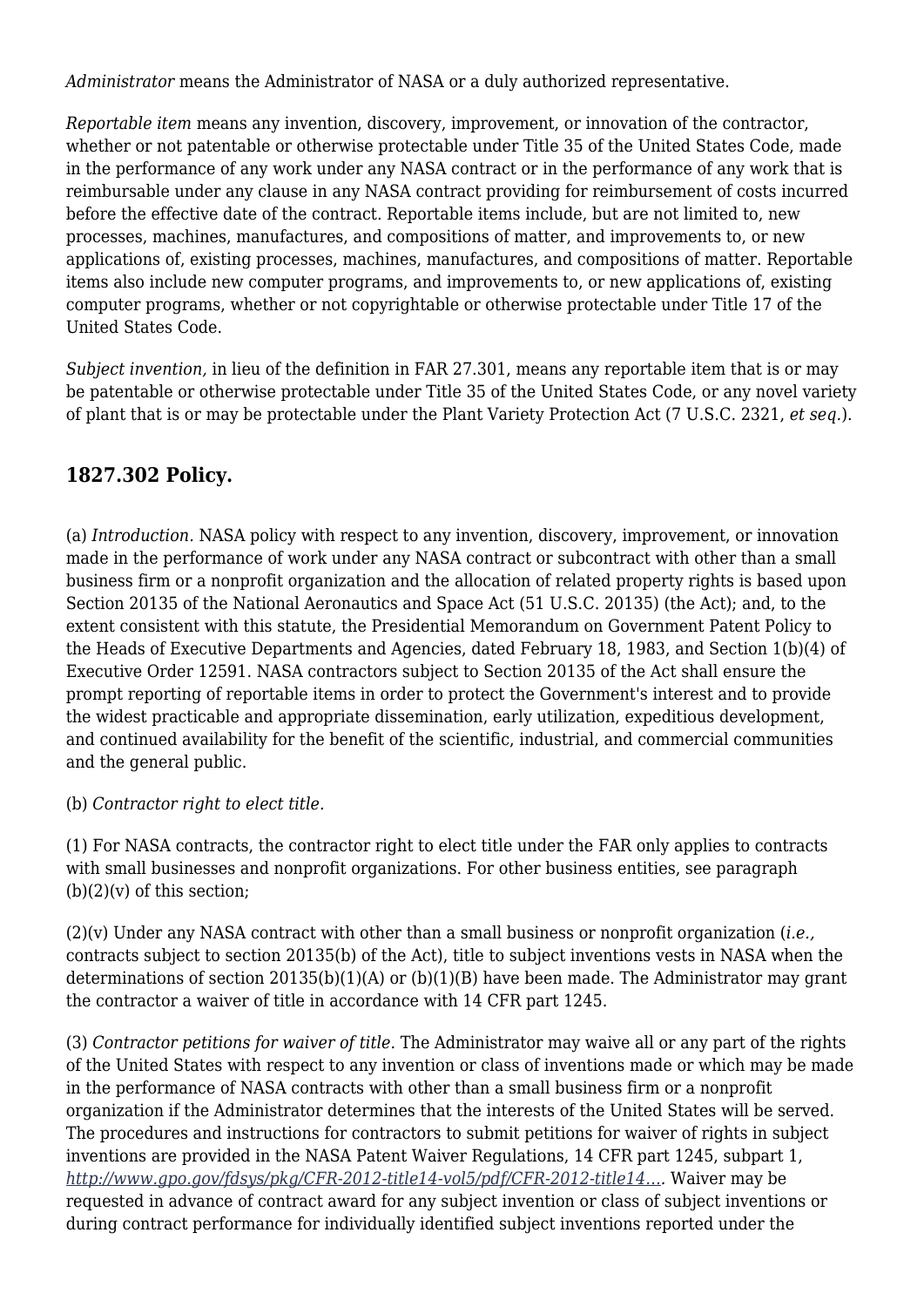contract. For individual identified subject inventions, the petition shall identify each invention with particularity (*e.g.,* by NASA's assigned number to the Disclosure of Invention and New Technology report or by title and inventorship). For advance waivers, the petition shall identify the invention or class of inventions that the Contractor believes will be made under the contract and for which waiver is being requested. To meet the statutory standard of "any invention or class of inventions," the petition must be directed to a single invention or to inventions directed to a particular process, machine, manufacture, or composition of matter, or to a narrowly-drawn, focused area of technology. When a waiver of title is granted, the contractor's right to title, the rights reserved by the Government, and other conditions and obligations of the waiver, such as requirements for reporting and filing patent applications on waived inventions, are provided in the NASA Patent Waiver Regulations, 14 CFR part 1245, subpart 1, and the Instrument of Waiver executed under those Regulations.

(c) *Government license.* For each subject invention made in the performance of work under a NASA contract with other than a small business firm or nonprofit organization and for which waiver of title has been granted, the Administrator shall reserve an irrevocable, nonexclusive, nontransferable, royalty-free license for the practice of such invention throughout the world by or on behalf of the United States or any foreign Government in accordance with any treaty or agreement of the United States.

(e) *Utilization reports.* For each subject invention made in the performance of work under a NASA contract with other than a small business firm or a nonprofit organization and for which waiver of title has been granted, the requirements for utilization reports shall be as set forth in the NASA Patent Waiver Regulations, 14 CFR part 1245, subpart 1, and the Instrument of Waiver executed under those Regulations.

(f) *March-in rights.* For each subject invention made in the performance of work under a NASA contract with other than a small business firm or a nonprofit organization and for which waiver of title has been granted, march-in rights shall be as set forth in the NASA Patent Waiver Regulations, 14 CFR part 1245, subpart 1, and the Instrument of Waiver executed under those Regulations.

(g) *Preference for United States industry.* For each subject invention made in the performance of work under a NASA contract with other than a small business firm or a nonprofit organization and for which waiver of title has been granted, waiver of the requirement for substantial manufacture in the United States shall be in accordance with Title 35 of the United States Code, section 204.

(i) *Minimum rights to contractor.* (1) For NASA contracts with other than a small business firm or a nonprofit organization, where title to any subject inventions vests in NASA, the contractor is normally granted, in accordance with the NASA Patent Waiver Regulations, 14 CFR 1245.108, a revocable, nonexclusive, royalty-free license in each patent application filed in any country and in any resulting patent. The license extends to any of the contractor's domestic subsidiaries and affiliates within the corporate structure, and includes the right to grant sublicenses of the same scope to the extent the contractor was legally obligated to do so at the time the contract was awarded. The license and right are transferable only with the approval of the Administrator, except when transferred to the successor of that part of the contractor's business to which the invention pertains.

(2) The procedures for revoking or modifying the license to a contractor that is other than a small business firm or a nonprofit organization are described in 14 CFR 1245.108.

(k) *Awards.* It is the policy of NASA to consider for a monetary award, when referred to the NASA Inventions and Contributions Board in accordance with 14 CFR part 1240, subpart 1, any subject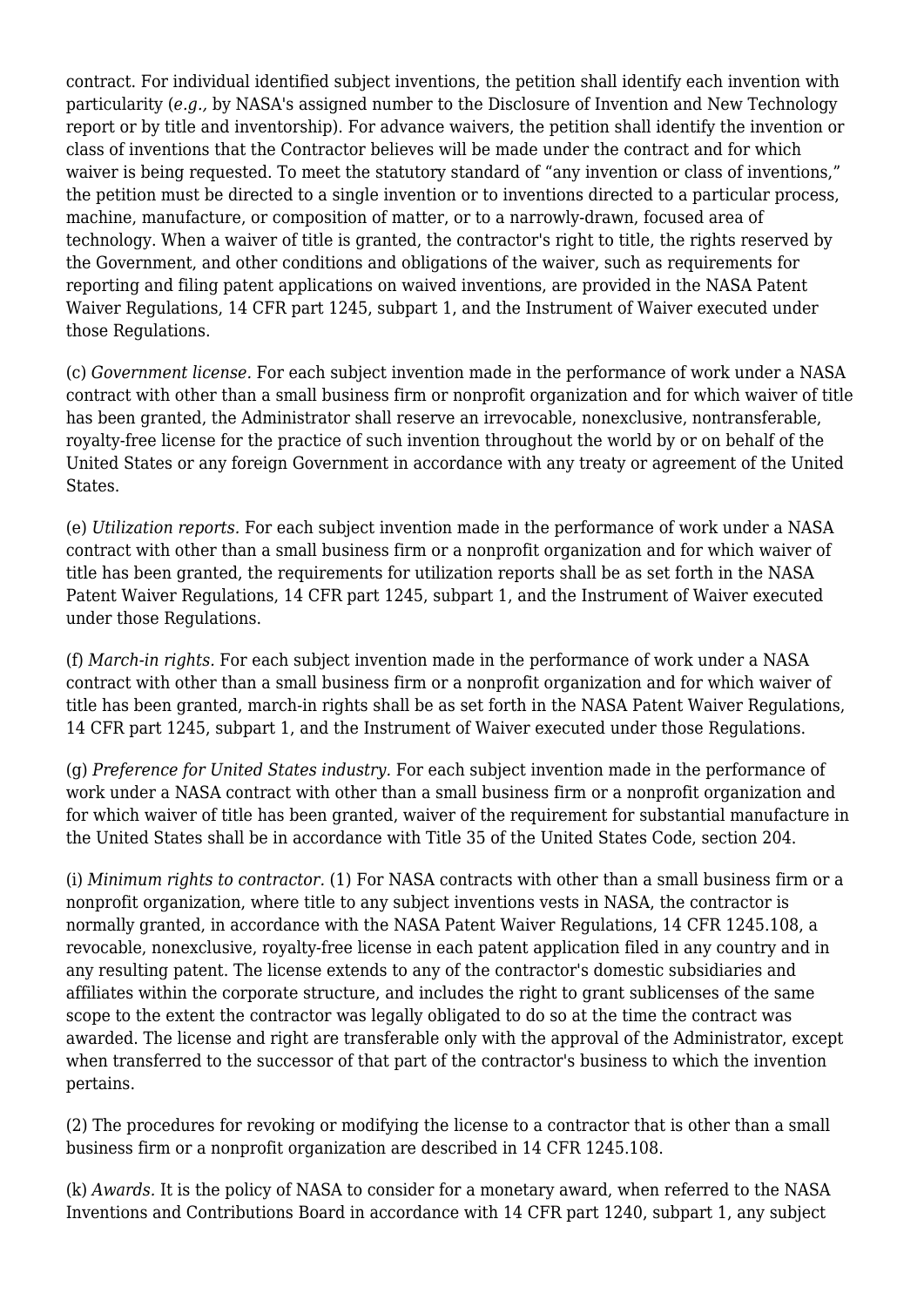invention reported to NASA in accordance with this subpart, and for which an application for patent has been filed.

## **1827.303 Solicitation provisions and contract clauses.**

(a)

(1) The contracting officer shall insert the provision at [1852.227-84,](https://login.acquisition.gov/%5Brp:link:nfs-part-1852%5D#Section_1852_227_84_T48_60423441171) Patent Rights Clauses, in solicitations for experimental, developmental, or research work to be performed in the United States when the eventual awardee may be a small business or a nonprofit organization.

(b)

(1) When the clause at FAR 52.227-11 is included in a solicitation or contract, it shall be modified as set forth at [1852.227-11.](https://login.acquisition.gov/%5Brp:link:nfs-part-1852%5D#Section_1852_227_11_T48_60423441164)

(i) To qualify for the clause at FAR 52.227-11, a prospective contractor shall be required to represent itself as either a small business firm or a nonprofit organization. If the contracting officer has reason to question the size or nonprofit status of the prospective contractor, the contracting officer will follow the procedures at FAR 27.304-1(a).

(iii) The contracting officer shall complete paragraph (j) of the clause at FAR 52.227-11 with the following: Communications and information submissions required by this clause will be made to the individuals identified in the clause at [1852.227-72,](https://login.acquisition.gov/%5Brp:link:nfs-part-1852%5D#Section_1852_227_72_T48_60423441170) Designation of New Technology Representative and Patent Representative.

(iv) See also paragraph (d)(3) of this section.

(6) Alternate IV to  $52.227-11$  is not used in NASA contracts. See instead  $1827.303(b)(1)$  $1827.303(b)(1)$ .

(7) The contracting officer shall consult with the center patent or intellectual property counsel regarding the use of Alternate V in contracts for the performance of services at a NASA installation when a contractor is directed to fulfill the Government's obligations under a Cooperative Research and Development Agreement (CRADA) authorized by 15 U.S.C. 3710a. Alternate V may be included in, or added to, the contract when it is contemplated that a Contractor will be directed to fulfill NASA's obligations under a CRADA, but should be added prior to the contractor performing work under the CRADA.

(d)

(1) The contracting officer shall insert the clause at [1852.227-70](https://login.acquisition.gov/%5Brp:link:nfs-part-1852%5D#Section_1852_227_70_T48_60423441168), New Technology - Other than a Small Business Firm or Nonprofit Organization, in all NASA solicitations and contracts with other than a small business firm or a nonprofit organization (*i.e.,* those subject to section 21035(b) of the Act), if the contract is to be performed in the United States, and has as a purpose the performance of experimental, developmental, research, design, or engineering work. Contracts for any of the following purposes may be considered to involve the performance of work of the type described above (these examples are illustrative and not all inclusive):

(i) Conduct of basic or applied research.

(ii) Development, design, or manufacture for the first time of any machine, article of manufacture, or composition of matter to satisfy NASA's specifications or special requirements.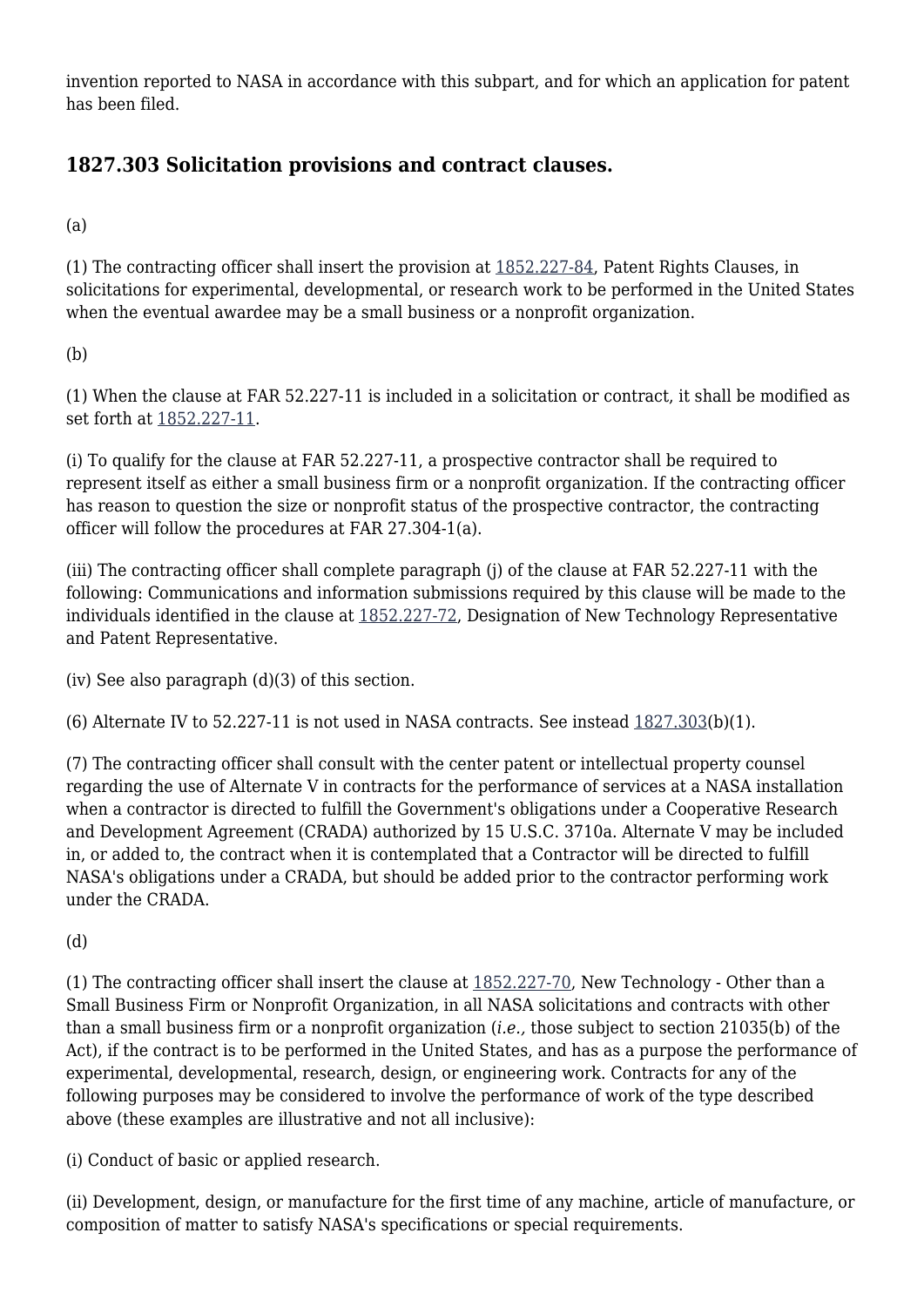(iii) Development of any process or technique for attaining a NASA objective not readily attainable through the practice of a previously developed process or technique.

(iv) Testing of, evaluation of, or experimentation with a machine, process, concept, or technique to determine whether it is suitable or could be made suitable for a NASA objective.

(v) Construction work or architect-engineer services having as a purpose the performance of experimental, developmental, or research work or test and evaluation studies involving such work.

(vi) The operation of facilities or the coordination and direction of the work of others, if these activities involve performing work of any of the types described in paragraphs (i) through (v) of this section.

(2) The contracting officer shall insert the provision at [1852.227-71,](https://login.acquisition.gov/%5Brp:link:nfs-part-1852%5D#Section_1852_227_71_T48_60423441169) Requests for Waiver of Rights to Inventions, in all solicitations that include the clause at [1852.227-70](https://login.acquisition.gov/%5Brp:link:nfs-part-1852%5D#Section_1852_227_70_T48_60423441168), New Technology - Other than a Small Business Firm or Nonprofit Organization (see paragraph (d)(1) of this section).

(3) The contracting officer shall insert the clause at [1852.227-72](https://login.acquisition.gov/%5Brp:link:nfs-part-1852%5D#Section_1852_227_72_T48_60423441170), Designation of New Technology Representative and Patent Representative, in all solicitations and contracts containing either of the clauses at FAR 52.227-11, Patent Rights - Ownership by the Contractor, or [1852.227-70](https://login.acquisition.gov/%5Brp:link:nfs-part-1852%5D#Section_1852_227_70_T48_60423441168), New Technology - Other than a Small Business Firm or Nonprofit Organization (see paragraph (d)(1) of this section). It may also be inserted, upon consultation with the center patent or intellectual property counsel, in solicitations and contracts using another patent rights clause. The center New Technology and Patent Representatives are identified at *[http://prod.nais.nasa.gov/portals/pl/new\\_tech\\_pocs.html.](http://prod.nais.nasa.gov/portals/pl/new_tech_pocs.html)*

(e)

(1) When work is to be performed outside the United States by contractors that are not domestic firms, the clause at [1852.227-85](https://login.acquisition.gov/%5Brp:link:nfs-part-1852%5D#Section_1852_227_85_T48_60423441172), Invention Reporting and Rights - Foreign, shall be used unless the contracting officer determines, with concurrence of the center patent or intellectual property counsel, that the objectives of the contract would be better served by use of the clause at FAR 52.227-13, Patent Rights - Ownership by the Government. For this purpose, the contracting officer may presume that a contractor is not a domestic firm unless it is known that the firm is not foreign owned, controlled, or influenced. (See FAR 27.304-3 regarding subcontracts with U.S. firms.)

(2) When one of the conditions in FAR 27.303(e)(1)

(i) through (iv) is met, the contracting officer shall consult with the center patent or intellectual property counsel to determine the appropriate clause.

#### **1827.304 Procedures.**

## **1827.304-1 General.**

(b)

(1) *Exceptions.* In any contract with other than a small business firm or nonprofit organization, the NASA Patent Waiver Regulations, 14 CFR part 1245, subpart 1, shall apply.

(c) *Greater rights determinations.* In any contract with other than a small business firm or a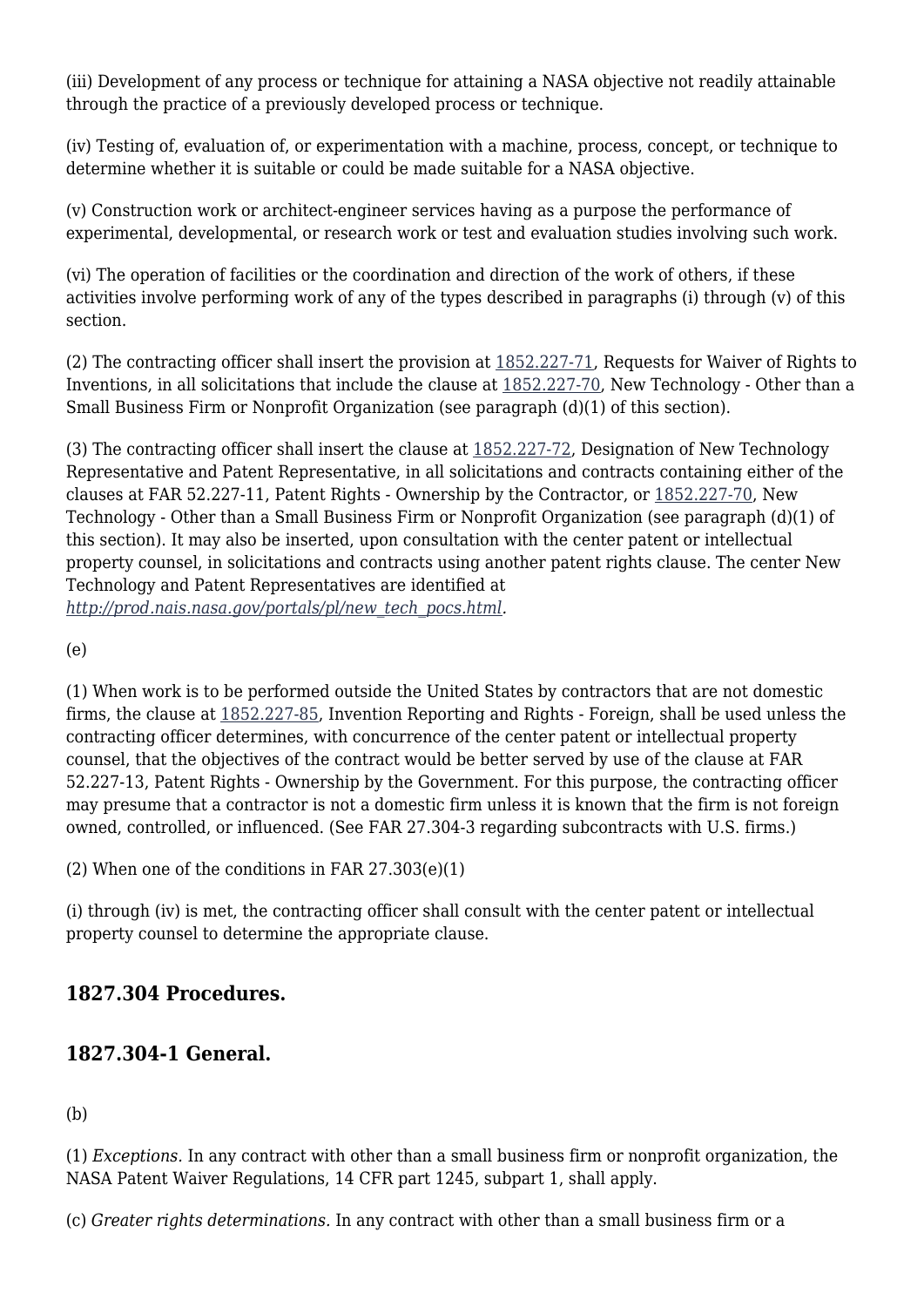nonprofit organization and with respect to which advance waiver of rights has not been granted (see [1827.302\(](https://login.acquisition.gov/%5Brp:link:nfs-part-1827%5D#Section_1827_302_T48_6042022112)b)(3)), the contractor (or an employee-inventor of the contractor after consultation with the contractor) may request waiver of title to an individual identified subject invention pursuant to the NASA Patent Waiver Regulations, 14 CFR part 1245, subpart 1.

(d) *Retention of rights by inventor.* The NASA Patent Waiver Regulations, 14 CFR part 1245, subpart 1, apply for any invention made in the performance of work under any contract with other than a small business firm or a nonprofit organization.

(f) *Revocation or modification of contractor's minimum rights.* For contracts with other than a small business firm or a nonprofit organization, revocation or modification of the contractor's license rights in subject inventions made and reported under the contract shall be in accordance with 14 CFR 1245.108 (see [1827.302\(](https://login.acquisition.gov/%5Brp:link:nfs-part-1827%5D#Section_1827_302_T48_6042022112)i)(2)).

(g) *Exercise of march-in rights.* For contracts with other than a small business firm or a nonprofit organization, the procedures for the exercise of march-in rights shall be as set forth in the NASA Patent Waiver Regulations, 14 CFR part 1245, subpart 1.

(h) *Licenses and assignments under contracts with nonprofit organizations.* The Headquarters Agency Counsel for Intellectual Property (ACIP) is the approval authority for assignments. Contractor requests should be made to the Patent Representative designated in the clause at [1852.227-72](https://login.acquisition.gov/%5Brp:link:nfs-part-1852%5D#Section_1852_227_72_T48_60423441170) and forwarded, with recommendation of the Patent Representative, to the ACIP for approval.

## **1827.304-2 Contracts placed by or for other Government agencies.**

(a)(3)(i) This subsection applies only to contracts placed by or for other agencies and not to task or delivery orders placed by or for other agencies against NASA Government-wide Acquisition Contracts (GWACs) or Multiple Agency Contracts (MACs).

(ii) When a contract is placed for another agency with a small business or nonprofit organization and the agency does not request the use of a specific patent rights clause, the contracting officer shall use the clause at FAR 52.227-11, Patent Rights - Ownership by the Contractor as modified by [1852.227-11](https://login.acquisition.gov/%5Brp:link:nfs-part-1852%5D#Section_1852_227_11_T48_60423441164) (see [1827.303\(](https://login.acquisition.gov/%5Brp:link:nfs-part-1827%5D#Section_1827_303_T48_6042022113)b)(1)).

(iii) When a contract is placed for another agency with other than a small business or nonprofit organization, the contracting officer, in accordance with Section 20135 of the Act, shall use the clause at [1852.227-70,](https://login.acquisition.gov/%5Brp:link:nfs-part-1852%5D#Section_1852_227_70_T48_60423441168) New Technology - Other than a Small Business Firm or Nonprofit Organization (see [1827.303\(](https://login.acquisition.gov/%5Brp:link:nfs-part-1827%5D#Section_1827_303_T48_6042022113)d)(1).

(iv) When work is to be performed outside the United States by contractors that are not domestic firms, the contracting officer shall use one of the clause described in  $1827.303(e)(1)$  $1827.303(e)(1)$ .

#### **1827.304-3 Subcontracts.**

(a) Unless otherwise authorized or directed by the contracting officer, contractors awarding subcontracts at any tier shall select and include in the subcontracts one of the clauses identified in subparagraphs (a)

(1) or (2) of this section. At all tiers, the applicable clause identified below shall be modified to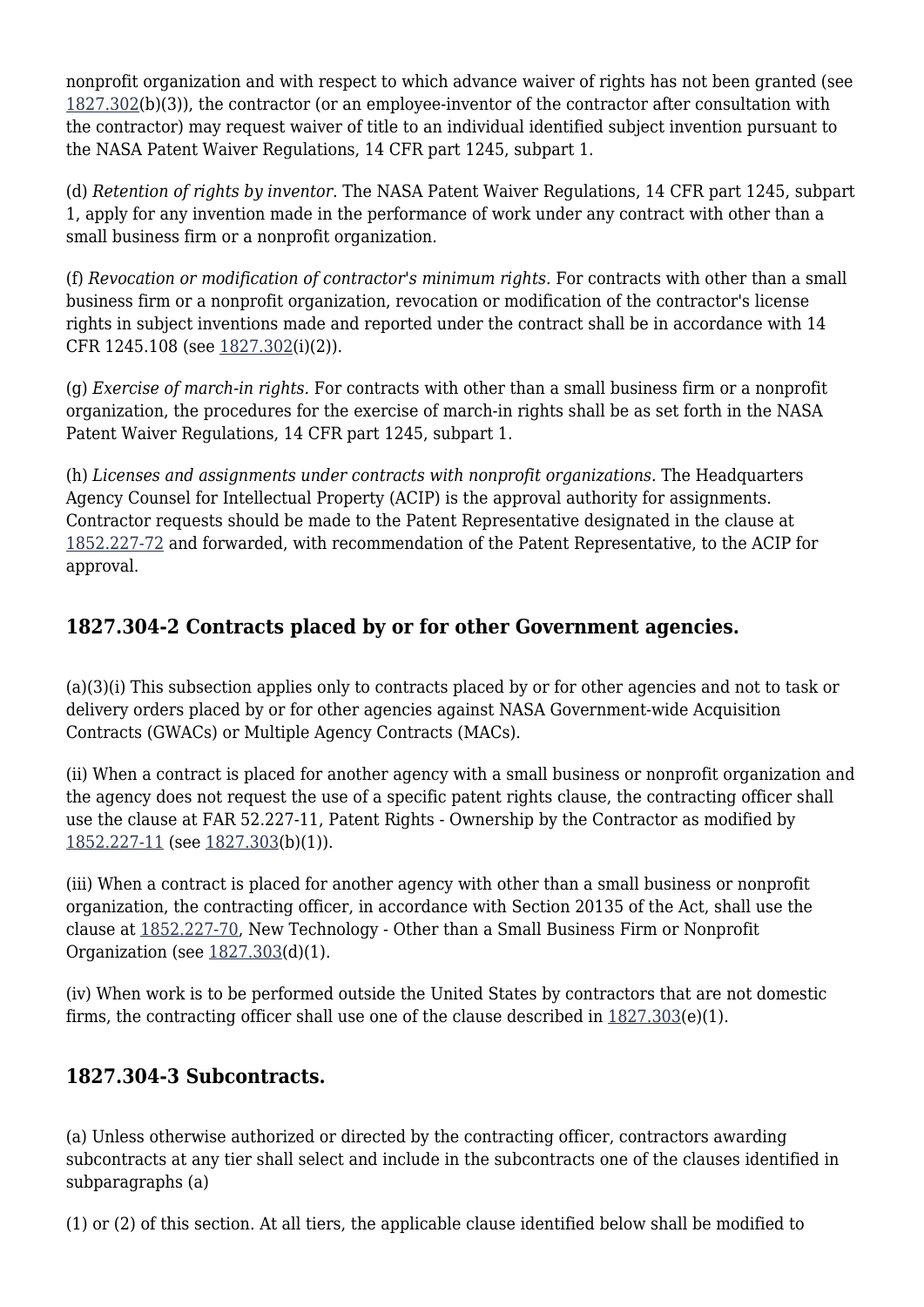identify the parties as follows: references to the Government are not changed, and in all references to the Contractor the subcontractor is substituted for the Contractor so that the subcontractor has all rights and obligations of the Contractor in the clause.

(1) The clause at [1852.227-70,](https://login.acquisition.gov/%5Brp:link:nfs-part-1852%5D#Section_1852_227_70_T48_60423441168) New Technology - Other than a Small Business Firm or Nonprofit Organization, shall be used in any subcontract with other than a small business firm or a nonprofit organization if a purpose of the subcontract is the performance of experimental, developmental, research, design, or engineering work of any of the types described in  $1827.303(d)(1)$  $1827.303(d)(1)$ .

(2) The clause at FAR 52.227-11, Patent Rights - Ownership by the Contractor, modified by [1852.227-11](https://login.acquisition.gov/%5Brp:link:nfs-part-1852%5D#Section_1852_227_11_T48_60423441164) (see [1827.303\(](https://login.acquisition.gov/%5Brp:link:nfs-part-1827%5D#Section_1827_303_T48_6042022113)b)(1)), shall be used in any subcontract with a small business firm or a nonprofit organization if a purpose of the subcontract is the performance of experimental, developmental, or research work.

# **1827.304-4 Appeals.**

FAR 27.304-4 shall apply unless otherwise provided in the NASA Patent Waiver Regulations, 14 CFR part 1245, subpart 1.

## **1827.305 Administration of the patent rights clauses.**

# **1827.305-3 Securing invention rights acquired by the Government.**

When the Government acquires the entire right to, title to, and interest in an invention under the clause at [1852.227-70,](https://login.acquisition.gov/%5Brp:link:nfs-part-1852%5D#Section_1852_227_70_T48_60423441168) New Technology - Other than a Small Business Firm or Nonprofit Organization, a determination of title is to be made in accordance with section 20135(b) of the Act (51 U.S.C. 20135(b)), and reflected in appropriate instruments executed by NASA Administrator and forwarded to the contractor by the contracting officer.

# **Subpart 1827.4 - Rights in Data and Copyrights**

#### **1827.404 Basic rights in data clause.**

## **1827.404-4 Contractor's release, publication, and use of data.**

#### (b)

(1) NASA's intent is to ensure the most expeditious dissemination of computer software developed by it or its contractor. Accordingly, when the clause at FAR 52.227-14, Rights in Data - General, is modified by [1852.227-14](https://login.acquisition.gov/%5Brp:link:nfs-part-1852%5D#Section_1852_227_14_T48_60423441165) (see [1827.409\(](https://login.acquisition.gov/%5Brp:link:nfs-part-1827%5D#Section_1827_409_T48_6042022213)b)(1)), the contractor shall not assert claim to copyright, publish, or release to others computer software first produced in the performance of a contract without the contracting officer's prior written permission. The prohibition on "release to others" does not prohibit release to another Federal Agency for its use or its contractors' use, as long as any such release is consistent with any restrictive markings on the software. Any restrictive markings on the software shall take precedence over the aforementioned release. Any such release to a Federal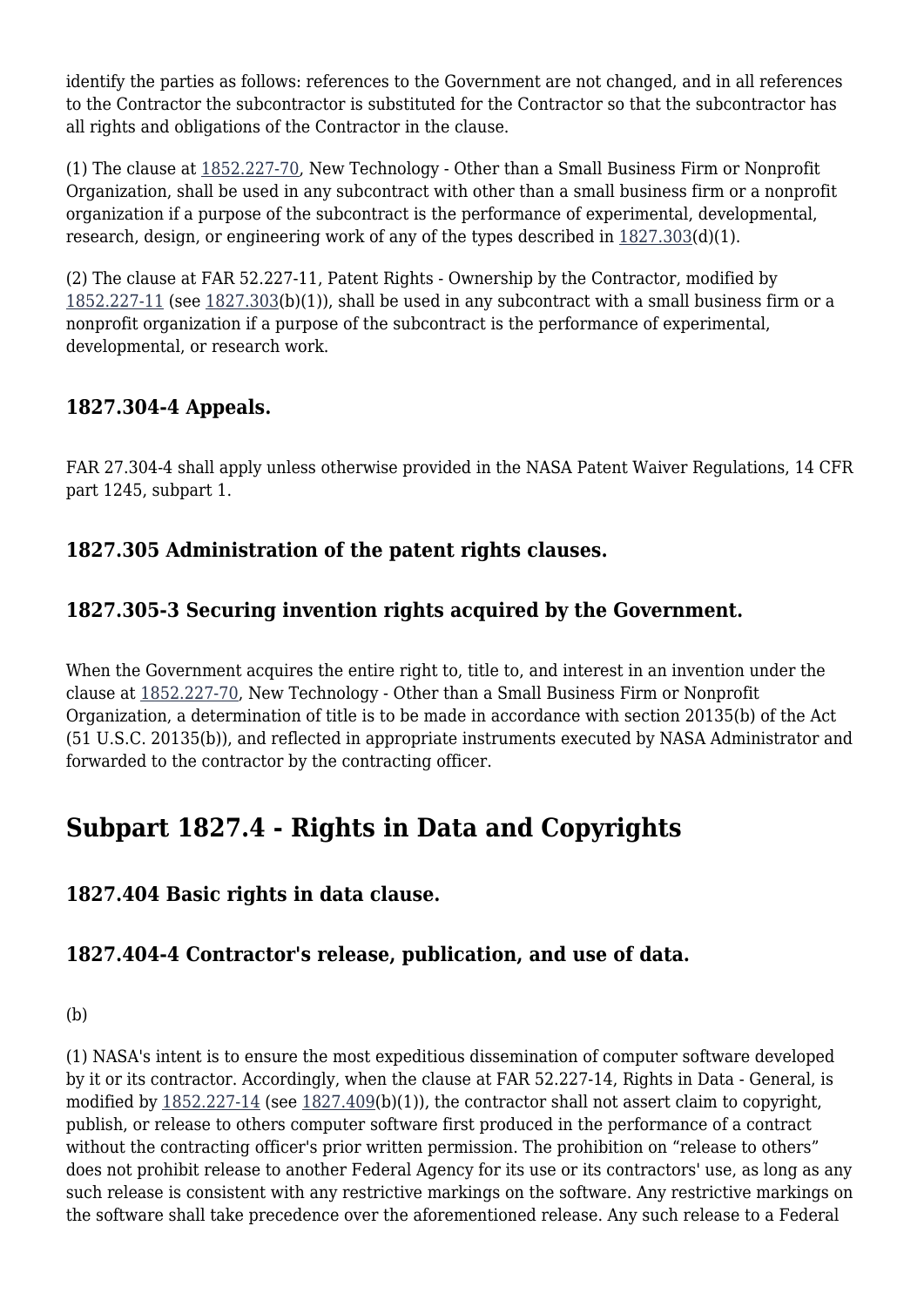Agency in accordance with this paragraph shall limit use to the Federal Agency or its contractors for Government purposes only.

(2) The contracting officer may, in consultation with the center patent or intellectual property counsel, grant the contractor permission to assert claim to copyright, publish, or release to others computer software first produced in the performance of a contract if:

(i) The contractor has identified an existing commercial computer software product line or proposes a new one and states a positive intention of incorporating identified computer software first produced under the contract into that line, either directly itself or through a licensee;

(ii) The contractor has identified an existing open source software project or proposes a new one and states a positive intention of incorporating identified computer software first produced under the contract into that project, or has been instructed by the Agency to incorporate software first produced under the contract into an open source software project or otherwise release the software as open source software;

(iii) The contractor has made, or will be required to make, substantial contributions to the development of the computer software by co-funding or by cost-sharing, or by contributing resources (including but not limited to agreement to provide continuing maintenance and update of the software at no cost for Governmental use); or

(iv) The concurrence of the Agency Counsel for Intellectual Property, or designee, is obtained.

 $(c)$ 

(1) The contractor's request for permission in accordance with [1827.404-4\(](https://login.acquisition.gov/%5Brp:link:nfs-part-1827%5D#Section_1827_404_4_T48_6042022212)b) may be made either before contract award or during contract performance.

(2)

(i) If the basis for permitting the assertion under  $1827.404-4(b)(2)$  $1827.404-4(b)(2)$  is subsection (i), then the permission shall be granted by a contract modification prepared by the contracting officer in consultation with the Center patent or intellectual property counsel that contains appropriate assurances that the computer software will be incorporated into an existing or proposed new commercial computer software product line within a specified reasonable time, with contingencies enabling the Government to obtain the right to distribute the software for commercial use, including the right to obtain assignment of copyright where applicable, in order to prevent the computer software from being suppressed or abandoned by the contractor.

(ii) If the basis for permitting the assertion under  $1827.404-4(b)(2)$  $1827.404-4(b)(2)$  is paragraph (b)(2)(ii), then the permission shall be granted by a contract modification prepared by the contracting officer in consultation with the Center patent or intellectual property counsel that contains appropriate assurances that the computer software will be incorporated into an existing or proposed new open source project within a specified reasonable time, with contingencies enabling the Government to obtain the right to distribute the software for open source development, including the right to obtain assignment of copyright where applicable, in order to prevent the computer software from being suppressed or abandoned by the contractor.

(iii) If the basis for permitting the assertion under  $1827.404-4(b)(2)$  is paragraph (b)(2)(iii), then the permission shall be granted by a contract modification that contains appropriate assurances that the agreed contributions to the Government are fulfilled, with contingencies enabling the Government to obtain assignment of copyright if such contributions do not occur in order to prevent the computer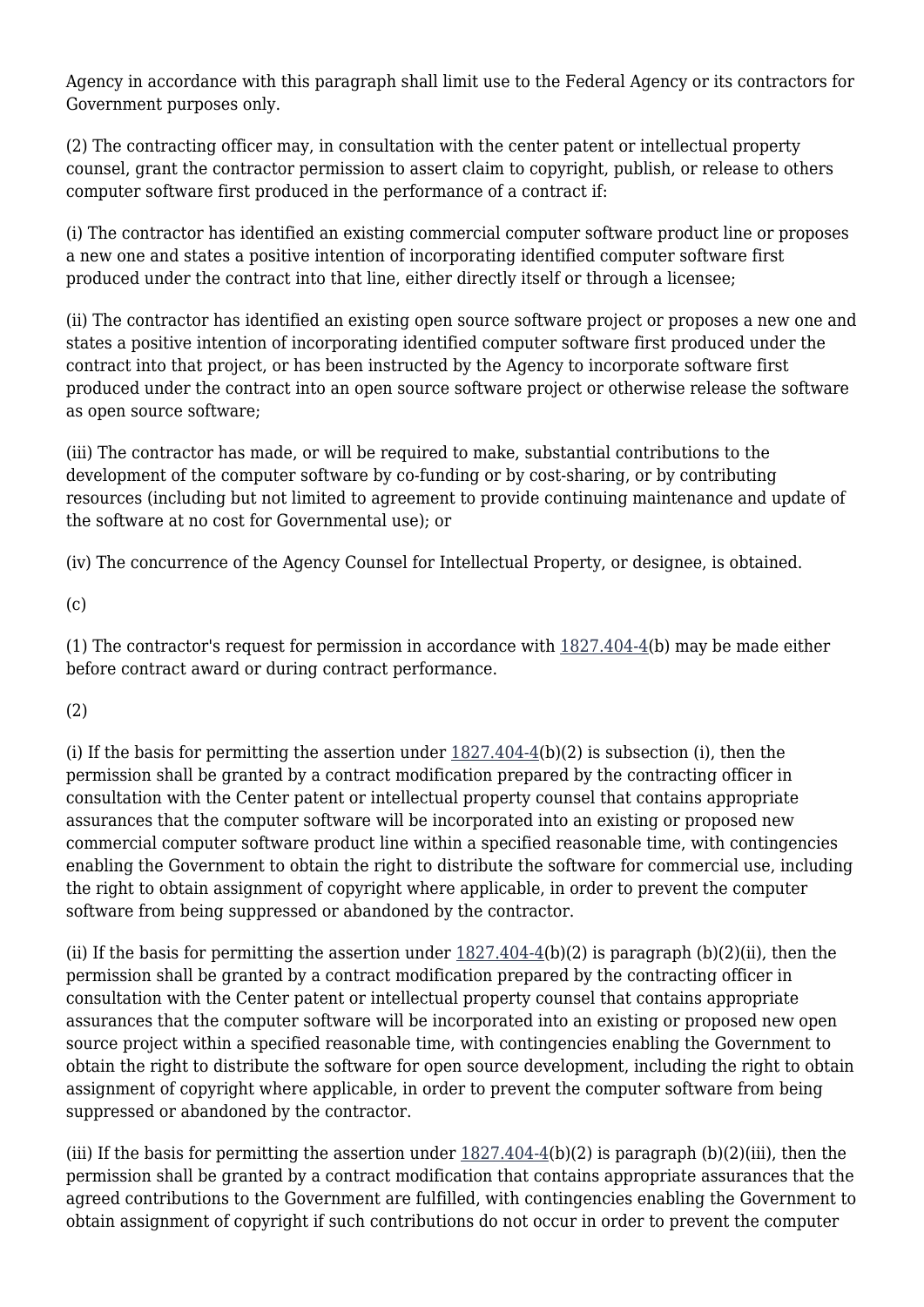software from being suppressed or abandoned by the contractor.

(iv) If the basis for permitting the assertion under  $1827.404-4(b)(2)$  is paragraph (b)(2)(iv), then the permission shall be granted by a contract modification prepared by the contracting officer in consultation with the Center patent or intellectual property counsel that contains appropriate assurances as required by the Agency Counsel for Intellectual Property, or designee, including at the very least the right to obtain assignment of copyright in order to prevent the computer software from being suppressed or abandoned by the contractor.

(3) When any permission to copyright is granted, any copyright license retained by the Government shall be of the same scope as set forth in subparagraph (c)(1) of the clause at FAR 52.227-14 and without any obligation of confidentiality on the part of the Government unless, in accordance with [1827.404-4](https://login.acquisition.gov/%5Brp:link:nfs-part-1827%5D#Section_1827_404_4_T48_6042022212)(b)(2)(iii), the contributions of the Contractor are considered "substantial" for the purposes of FAR 27.408 (*i.e.,* approximately 50 percent), in which case rights consistent with FAR 27.408 may be negotiated for the computer software in question.

(d) If the contractor has not been granted permission to assert claim to copyright, paragraph  $(d)(4)(ii)$  of the clause at FAR 52.227-14, Rights in Data - General (as modified by  $1852.227-14$ ) enables NASA to direct the contractor to assert claim to copyright in computer software first produced under the contract and to assign, or obtain the assignment of, such copyright to the Government or its designated assignee. The contracting officer may, in consultation with the center patent or intellectual property counsel, so direct the contractor in situations where copyright protection is considered necessary in furtherance of Agency mission objectives, needed to support specific Agency programs, or necessary to meet statutory requirements.

## **1827.409 Solicitation provisions and contract clauses.**

#### (b)

(1) When the clause at FAR 52.227-14, Rights in Data - General, is included in a solicitation or contract, it shall be modified as set forth at [1852.227-14](https://login.acquisition.gov/%5Brp:link:nfs-part-1852%5D#Section_1852_227_14_T48_60423441165). In contracts for basic or applied research to be performed solely by universities and colleges, the contracting officer shall consult with the center patent or intellectual property counsel regarding the addition of subparagraph (4) as set forth at [1852.227-14](https://login.acquisition.gov/%5Brp:link:nfs-part-1852%5D#Section_1852_227_14_T48_60423441165) to paragraph (d) of the clause at FAR 52.227-14 and they will consider the guidance provided at FAR 27.404-4.

(2) The contracting officer, with the concurrence of the center patent or intellectual property counsel, is the approval authority for use of Alternate I of the clause at FAR 52.227-14. An example of its use is where the principal purpose of the contract (such as a contract for basic or applied research) does not involve the development, use, or delivery of items, components, or processes that are intended to be acquired for use by or for the Government (either under the contract in question or under any anticipated follow-on contracts relating to the same subject matter).

(3) The contracting officer shall review the disclosure purposes listed in FAR 27.404-2(c)(1)

(i) through (v) and, in consultation with the center patent or intellectual property counsel, determine which disclosure purposes apply based on the nature of the acquisition, and add them to paragraph (g)(3) of Alternate II of the clause at FAR 52.227-14, Rights in Data - General. If none apply, the CO shall insert "none". Additions to those specific purposes listed may be made only with the approval of the procurement officer and concurrence of the center patent or intellectual property counsel.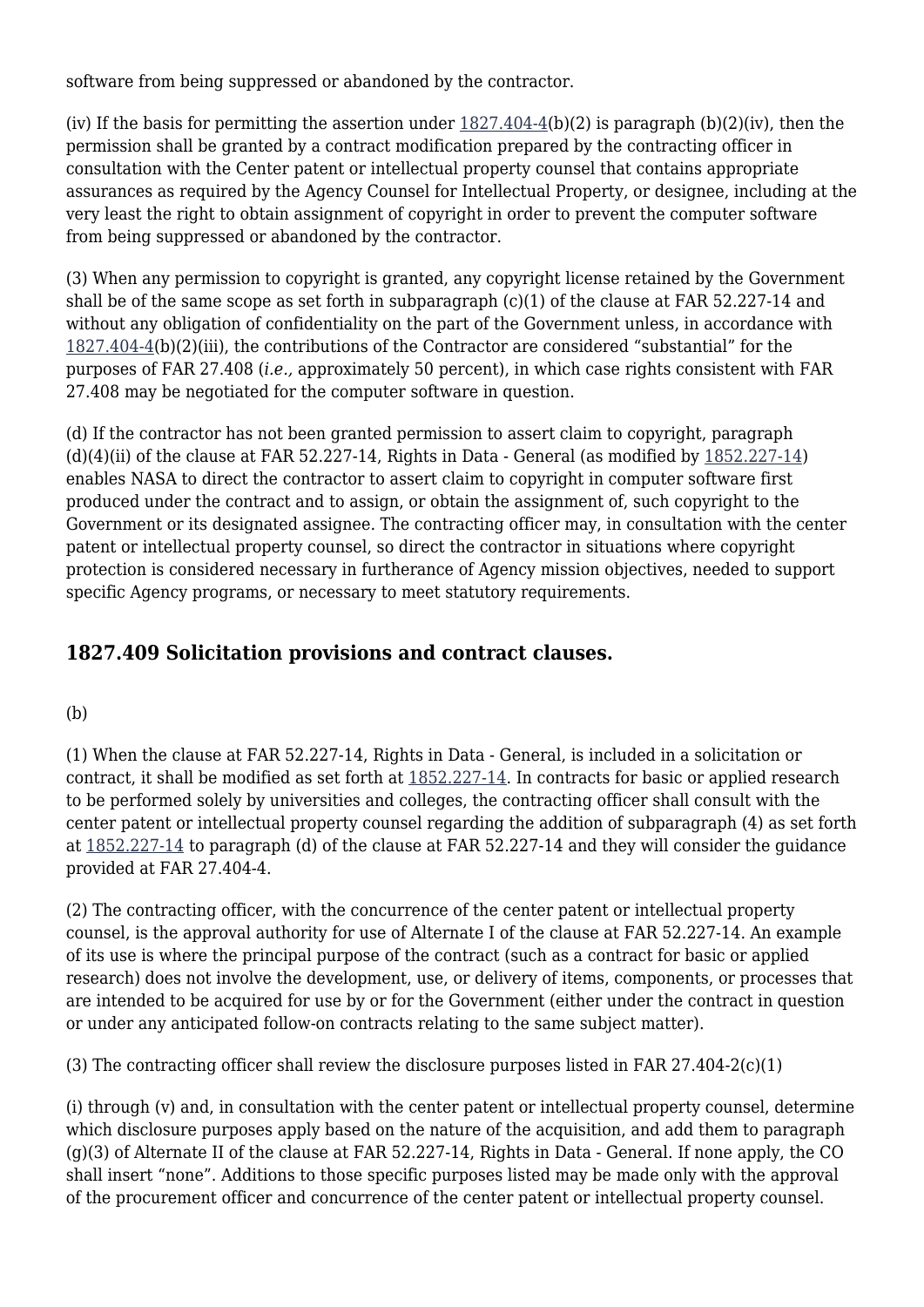(4) The contracting officer shall consult with the center patent or intellectual property counsel regarding the acquisition of restricted computer software with greater or lesser rights than those set forth in Alternate III of the clause at FAR 52.227-14, Rights in Data - General. Where it is impractical to actually modify the notice of Alternate III, such greater or lesser rights may be indicated by express reference in a separate clause in the contract or by a collateral agreement that addresses the change in the restricted rights.

(5) The contracting officer, with the concurrence of the center patent or intellectual property counsel, is the approval authority for the use of Alternate IV in any contract other than a contract for basic or applied research to be performed solely by a college or university (but not for the management or operation of Government facilities). See the guidance at FAR 27.404-3(a)(3).

(d) The clause at 52.227-16, Additional Data Requirements, shall be used in all solicitations and contracts involving experimental, developmental, research, or demonstration work (other than basic or applied research to be performed under a contract solely by a university or college when the contract amount will be \$500,000 or less), unless after consultation between the Contracting Officer and the center patent or intellectual property counsel a determination is made otherwise.

(g) The contracting officer shall use the clause at [1852.227-86](https://login.acquisition.gov/%5Brp:link:nfs-part-1852%5D#Section_1852_227_86_T48_60423441173), Commercial Computer Software License, in lieu of FAR 52.227-19, Commercial Computer Software License, when it is considered appropriate for the acquisition of existing computer software.

(h) Normally the clause at 52.227-20, Rights in Data - SBIR Program, is the only data rights clause used in SBIR contracts. However, if during the performance of an SBIR contract (Phase I, Phase II, or Phase III) the need arises for NASA to obtain delivery of limited rights data or restricted computer software as defined in the clause at FAR 52.227-20, and the contractor agrees to such delivery, the limited rights data or restricted computer software may be acquired by modification of the contract (for example, by adding the clause at FAR 52.227-14 with any appropriate Alternates and making it applicable only to the limited rights data or restricted computer software to be delivered), using the rights and related restrictions as set forth in FAR 27.404-2 as a guide.

#### (i) [Reserved]

(k)(i) The contracting officer shall add paragraph (e) as set forth in  $1852.227-19$ (a) to the clause at FAR 52.227-19, Commercial Computer Software License, when it is contemplated that updates, correction notices, consultation information, and other similar items of information relating to commercial computer software delivered under a purchase order or contract are available and their receipt can be facilitated by signing a vendor supplied agreement, registration forms, or cards and returning them directly to the vendor.

(ii) The contracting officer shall add paragraph (f) as set forth at  $1852.227-19(b)$  to the clause at FAR 52.227-19, Commercial Computer Software License, when portions of a contractor's standard commercial license or lease agreement consistent with the clause, Federal laws, standard industry practices, and the FAR are to be incorporated into the purchase order or contract.

#### (m)

(1) The contracting officer, shall consult with the center patent or intellectual property counsel and the installation software release authority to determine when to use the clause at [1852.227-88,](https://login.acquisition.gov/%5Brp:link:nfs-part-1852%5D#Section_1852_227_88_T48_60423441174) Government-furnished computer software and related technical data.

(2) The clause may be included in, or added to, the contract when it is contemplated that computer software and related technical data will be provided to the contractor as Government-furnished